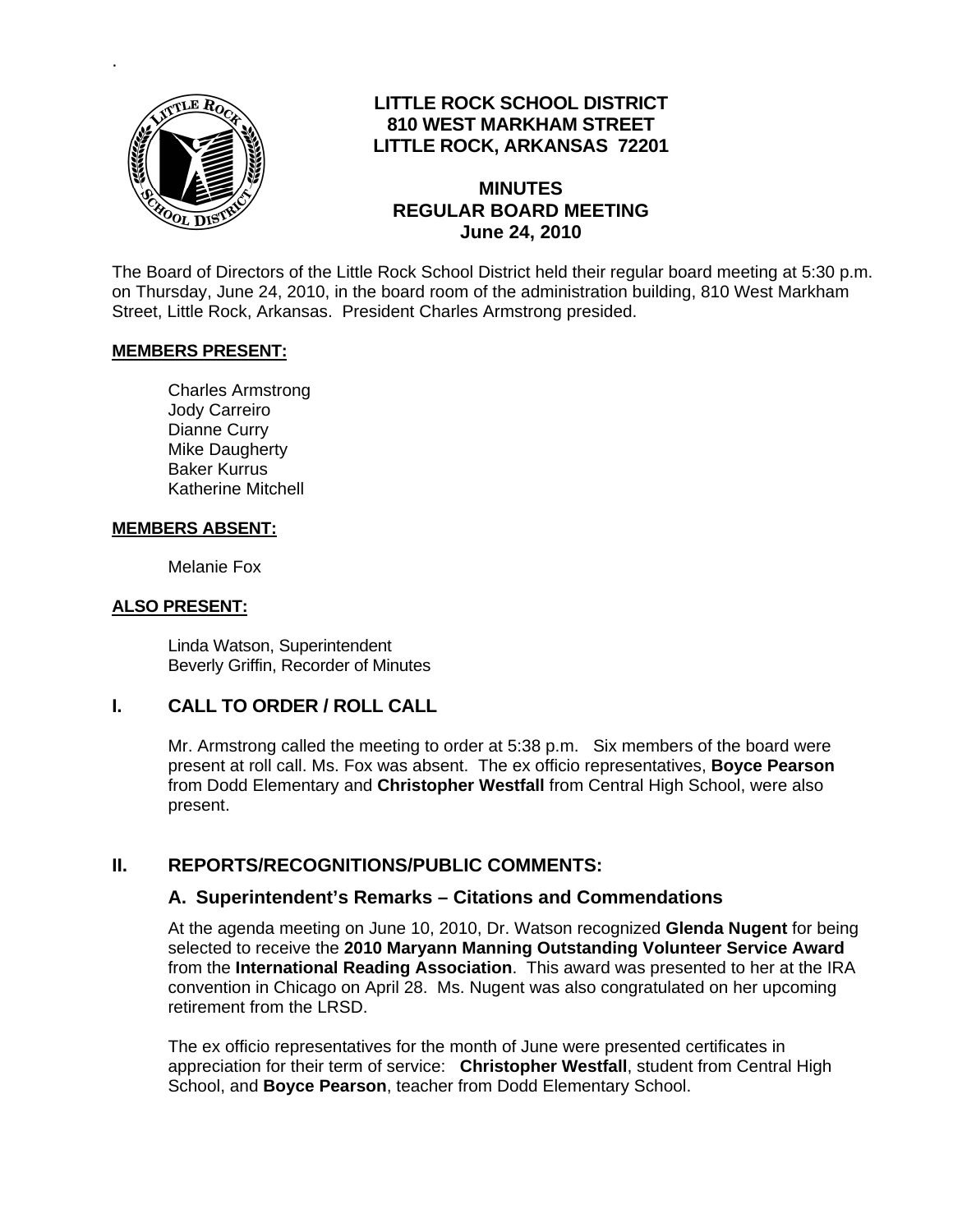## **B. Remarks from Citizens**

**John Walker** discussed the reported improvement in test scores across the state. He stated that he was particularly impressed with students in the Marianna School District whose scores improved immensely from 30 to 70 percentile points in some instances. He questioned the validity of the scores and cautioned against becoming "euphoric" about the drastic increases reported. He asked that there be a review to determine if the reports are valid, and that the administration take a closer look at the more detailed statistics before accepting these results. He asked that when addressing progress of the overall district, the needs of the students with greater need -- those from the lower income groups, be considered.

Former LRSD Board member and former **State Representative Linda Chesterfield** congratulated the board and superintendent on recent district successes. She addressed the three main areas where the state holds the district accountable: facilities - the LRSD is not in facilities distress; fiscal – the District is not in fiscal distress; and academics - students are continuing to achieve. She noted that African American children are doing better on standardized tests, and other student groups are also continuing to achieve. She also noted that the LRSD has managed personnel and maintained a positive relationship with the teachers and the community. She expressed gratitude to the superintendent and to the board for their service and for communicating with all facets of the community.

**Mary Louise Williams**, a retired LRSD employee and member of the Pulaski County Quorum Court, expressed continuing interest and involvement in the community. In her role with the quorum court, she works with the county jails and other Pulaski County groups to ensure the support of Little Rock's children and schools. She expressed pleasure with the reported progress with test scores, and she encouraged the board to continue to move forward - - not to make the mistake of starting over. She asked the board to work together to make sure they support the children and not to micromanage the school district.

**Senator Tracy Steele** thanked the board and the audience for giving him the opportunity to represent the three school districts in Pulaski County. He noted his positive working relationship with many of the members of the LRSD board. He reported that he has two children in the LRSD, and that he feels it is most important for them to receive the best education available. He expressed pleasure with the increase in student test scores, both in the LRSD and across the state. However, he is happiest with his personal experiences when he picks his students up from school, that they are happy and achieving. He congratulated the district for raising test scores in the midst of ending the desegregation case and in the face of the continued expansion of charter schools.

## **C. Little Rock Classroom Teachers Association**

**Mike Coleman** greeted the board and reported that the Little Rock Classroom Teachers Association had changed their name to Little Rock Education Association. He also reported that Ms. Kohler was in New Orleans for a NEA national conference. Mr. Coleman thanked the board and stated that they had been able to work through the administration to resolve issues and concerns through constructive dialogue and collaborative efforts.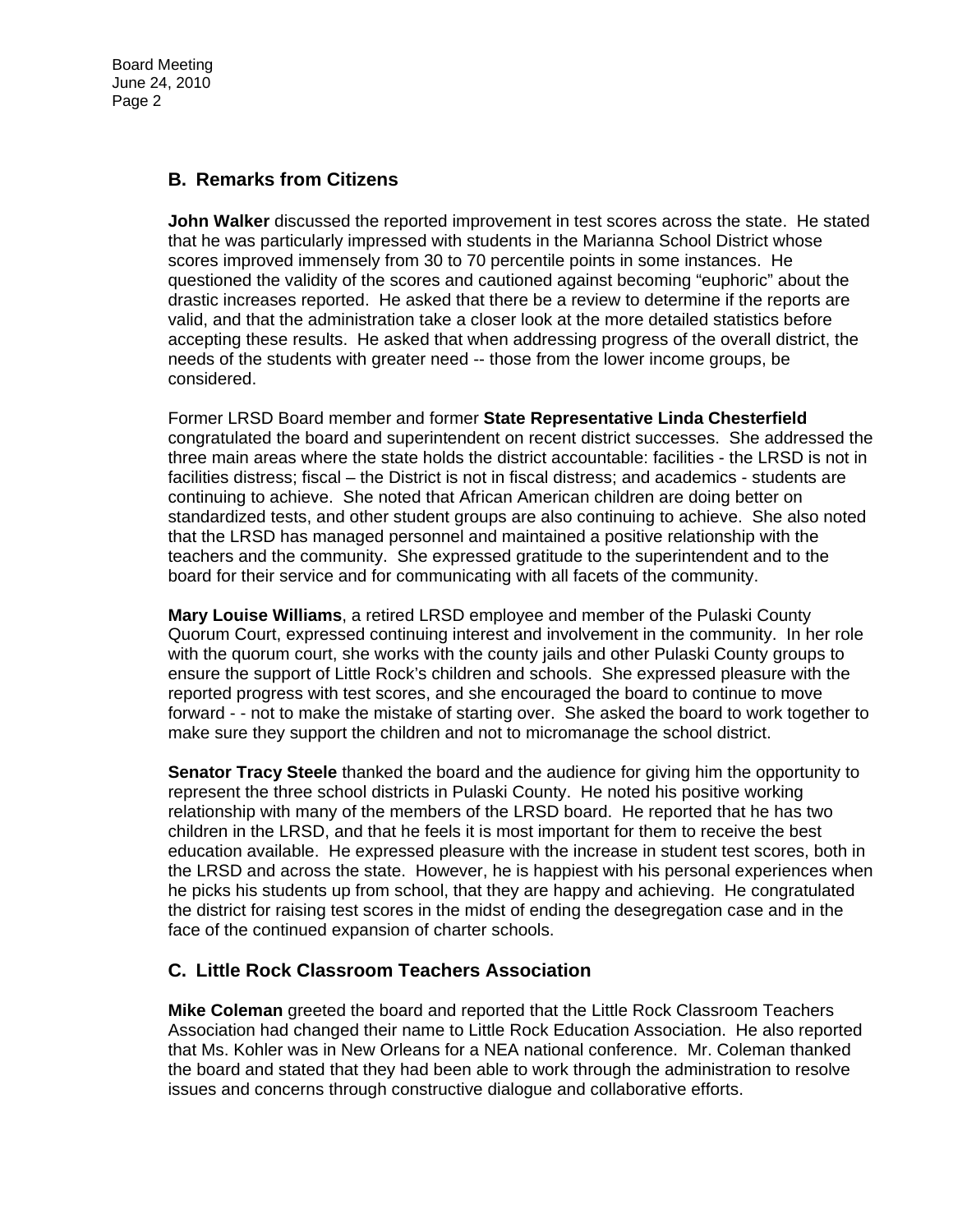## **D. Donations of Property**

The board was asked to approve the receipt of recent donations to the district. Student representative Christopher Westfall read the list of donations. Dr. Mitchell made a motion to approve the donations; Ms. Curry seconded the motion and it **carried unanimously**.

| <b>SCHOOL/DEPARTMENT</b>        | <b>ITEM</b>                                                                                               | <b>DONOR</b>                                                  |
|---------------------------------|-----------------------------------------------------------------------------------------------------------|---------------------------------------------------------------|
| Geyer Springs Elementary        | \$250.00 Walmart gift card to be used<br>for student incentives                                           | 2010 Junior League of LR<br><b>Provisional Spring Project</b> |
|                                 | \$2,000.00 cash to be used for $5th$<br>grade weekly activities and other<br>student and staff activities | <b>Allied Waste Services</b>                                  |
| Woodruff Early Childhood Center | Gifts for faculty and staff appreciation<br>week:                                                         |                                                               |
|                                 | Six \$25.00 gift cards                                                                                    | <b>Centennial Bank</b>                                        |
|                                 | \$40.00 gift card to Rejuvenation Clinic;<br>\$50.00 cash                                                 | <b>Priority 1 Janitorial Services</b>                         |
|                                 | Two gift sets, valued at \$80.00                                                                          | Cara Chapman                                                  |
|                                 | \$25.00 gift set                                                                                          | Sonya Campbell                                                |
|                                 | Gift, valued at \$20.00                                                                                   | Phyllis Johnson                                               |
|                                 | \$25.00 gift card to Cothams in the City                                                                  | <b>GSI Solutions, LLC</b><br>Promethean Partner               |
|                                 | Six teacher bags and atlas sets,<br>valued at \$180.00                                                    | M & M Promotion, LLC                                          |
|                                 | \$20.00 gift card to Riverdale Theater                                                                    | <b>UAMS House of Delegates</b>                                |
|                                 | \$15.00 gift card to Red Lobster                                                                          | R. S. McCullough                                              |
|                                 | Two \$15.00 gift certificates                                                                             | <b>Buffalo Grill</b>                                          |
|                                 | Gift basket, valued at \$30.00                                                                            | LR Convention & Visitors Bureau                               |

#### **DONATIONS**

## **III. REPORTS AND COMMUNICATIONS**

## **A. Remarks from Board Members**

**Dr. Mitchell** commended the teachers, staff members and administrative team for the work that was done this school year to show gains and progress on the standardized tests. She was pleased that students have shown that they are attaining the skills they are required to master as measured by the state exams.

**Ms. Curry** echoed Dr. Mitchell's comments regarding the progress shown on the tests for this school year. "It shows that we are working collaboratively to improve educational opportunities for our students." She thanked members of the audience and listeners for the comments they have provided, and for their willingness to express their views and opinions.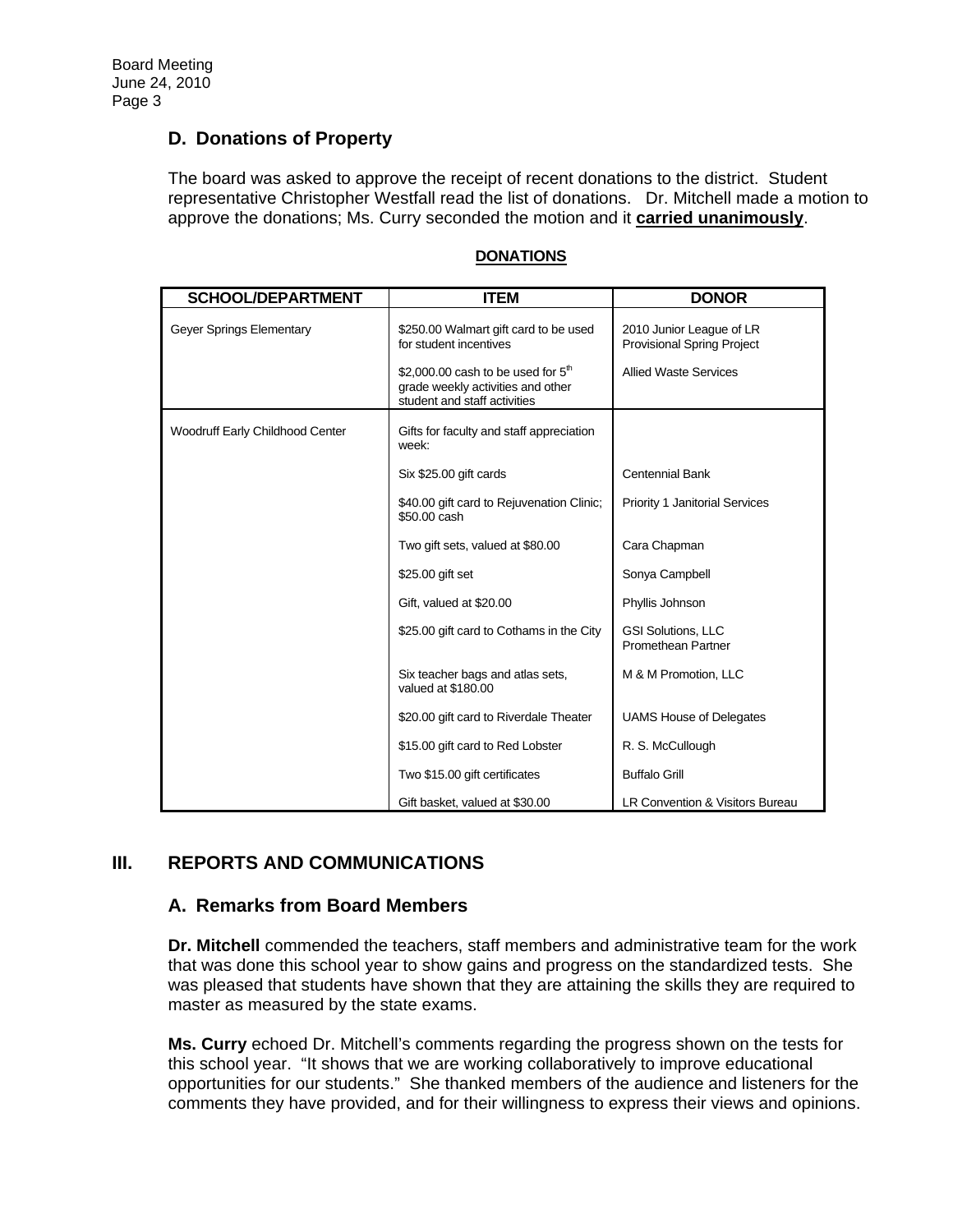Ms. Curry closed by reading an article from a national publication on improving customer service in the school district.

**Mr. Kurrus** thanked audience members for attending the meeting and for their comments. He especially took note of State Representative Pondexter's comments regarding the strong facilities in the LRSD, and he took that opportunity to thank the voters for approving the millage rate which allowed appropriate funding to keep the facilities in good condition.

Regarding academics, Mr. Kurrus said "when scores go up, we are proud." He noted that the scores this year are similar, almost identical, to those from the 2004-05 school year. He agreed that test scores are important, but noted that if 35% are proficient & advanced, 65% are not. He encouraged administrators and teachers to "pursue excellence" in all of the district's schools. "All schools should be schools of excellence."

Mr. Carreiro congratulated all the graduates of 2010, taking special note that McClellan students received over \$1 million in scholarship dollars. He reported that he was still studying the test scores, and had taken note of some interesting points. He discussed the "tightening up" of the literacy curriculum, making it more consistent across the district. He closed, saying that "the LRSD did not gain as much as the state, some progress has been made, however much work remains to be done."

Mr. Armstrong agreed with comments regarding the test scores, saying "we did make some progress, but we still have a long way to go." He stressed the importance of providing a quality education for the children in the community, noting that the State of Arkansas is losing the opportunity to recruit business and industry because we cannot provide the quality educated workforce that is necessary to attract business." He closed by saying that the district must start educating all the children and have an expectation that all of them will succeed.

## **B. Update: Cloverdale Aerospace Technology Charter**

Dr. James Jennings prepared a written update on the Cloverdale Aerospace Technology Charter School, which was included in the agenda. In addition, he was present to respond to questions regarding staffing, recruitment of students, and promotional aspects of getting ready for the opening of school. He noted that interviewing and selection of staff was nearing completion, and that they were on track to have the school fully staffed and ready for a staff retreat next week.

Board members asked specific questions regarding staffing decisions and the applications process. Dr. Jennings explained the process, noting that all employees could reapply for a position, but only 49% could be retained at Cloverdale. He reported that some new teachers were hired from the job fair.

Board members also asked that measures be put in place from the inception to ensure accountability of staff at Cloverdale. Mr. Jennings assured them that the restructuring of the school would include measures for tracking progress and identifying those teachers who get the best results on student achievement measures.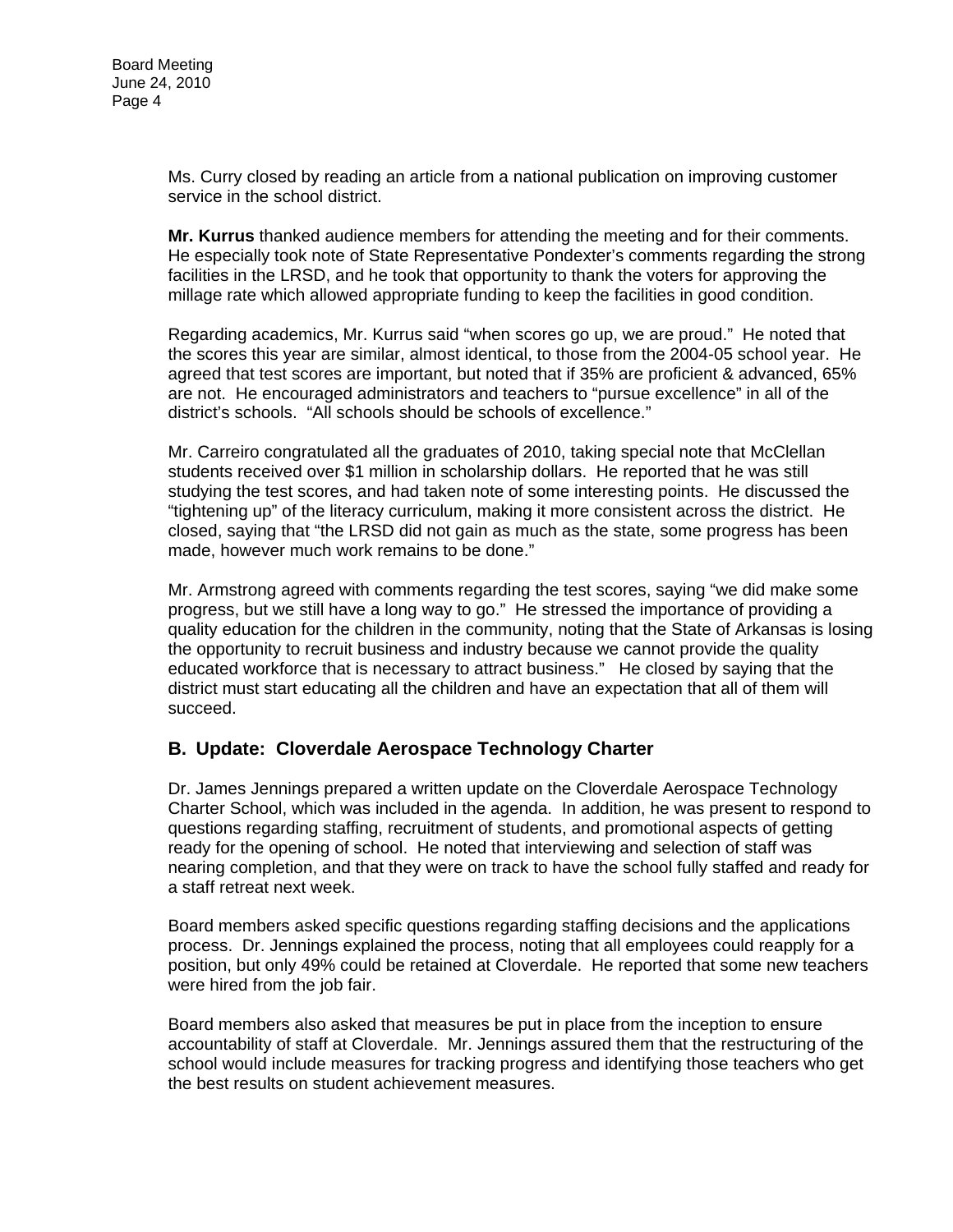Mr. Kurrus noted that the Cloverdale test results showed some improvement, but he also cautioned that the success in this school as a charter would be key for the LRSD. "We need to figure out how the charter can be supported to be successful."

Mr. Armstrong asked for information on the strategies for marketing the Cloverdale Aerospace Magnet School program to ensure that we are competitive with other charter schools in that area. Dr. Jennings reported that the major recruitment push would be during the months of July and August, and that there had not been a significant number of students exiting from the existing attendance zone. Board members asked to see the enrollment figures as soon as they were available.

Dr. Jennings also reported that the district's staff, led by Jennifer Webb and others in the curriculum department, were developing the aerospace and technology courses and that they would be ready to implement the new curriculum in August.

Ms. Curry asked the administration to address some of the physical and structural issues at Cloverdale, noting that there were some significant problems with the roof and areas of the school and grounds which flood. She asked for a facilities update in that regard.

In response to a question from Dr. Daugherty, Dr. Jennings reported that pre-and post-SOAR testing assessments would be used throughout the school year to measure progress. These assessments would allow progress monitoring every six weeks.

Mr. Carreiro requested information on the parent contract for Cloverdale when it becomes available. Dr. Jennings reported that he had met with staff and parents to develop the contract and to draft a letter which will go out to all parents of current students and to the entire 72209 zip code. They plan to send the letter by the end of June. In addition, Dr. Jennings reported that they were planning to hold community-based parent meetings in some of the area apartment complexes to explain the aerospace program and to answer questions regarding the availability of transportation, athletics and other extracurricular activities that might not be available in other private and charter schools.

## **C. Update: Strategic Plan**

Mr. Armstrong reported that he had sent an e-mail to board members to secure comments and input regarding the proposal to negotiate a contract with the consultant for strategic planning. Once comments are received, he will send the final contract for review and approval.

Mr. Carreiro asked Dr. Watson if administrators had begun to identify and implement markers for tracking progress beginning August 19. Dr. Watson reported that "tagging" some programs had begun so that the administrators can begin to measure strategic plan progress.

Mr. Carreiro asked for information on dropout data so that beginning in  $9<sup>th</sup>$  grade the early predictors of school dropout or failure can be identified and addressed. Ms. Curry asked if the data dashboard being developed might tie in the dropout data.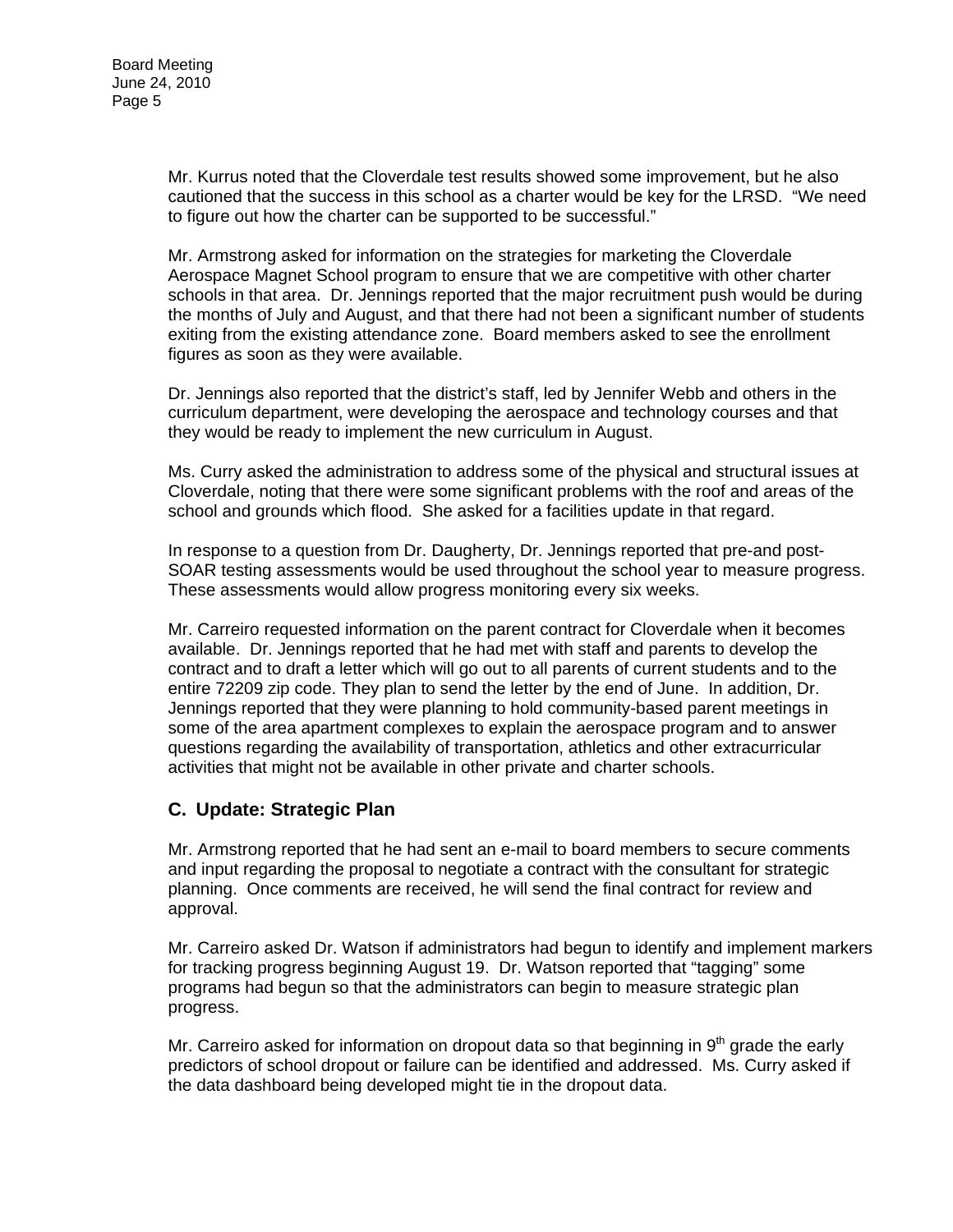Dr. Watson responded to questions from Dr. Daugherty regarding report cards and interim reports and whether there are procedures in place to insure that parents receive the report cards. There is a problem with secondary level students and with parents who just fail to sign and return interim reports. They are advised and requested to do so, but there is not a provision in our policy that says a parent has to sign it. Some teachers do follow up, make phone calls to parents and send follow-up communication, but some parents just don't get the reports signed and returned. Dr. Daugherty asked that it become a part of the policy and a part of the parental involvement component that parents be required to sign report cards and interim reports. Dr. Watson agreed and said she would work with school administrators to see what can be done to encourage parents to comply.

Mr. Armstrong asked that teachers be held more accountable for communicating with parents when children aren't passing, and Ms. Curry encouraged home visits and more involvement from social workers and counselors. She suggested this could be the topic of a future worksession.

Mr. Armstrong announced that he had attended the Community Truancy Board meeting today, and reported that representatives from state and local government entities and agencies were present. He noted that all parties at the table were willing to work together to help the LRSD improve student attendance and reduce the dropout rate.

## **D. Budget Update**

Mr. Bailey addressed a question regarding the need for roofing repairs or replacement at Cloverdale Middle School, reporting that the estimate was \$450,000. He also reported that these repairs were included on a long list of school renovation projects that will be done as the funds become available. He noted that several roofing projects were taking place over the summer, and that they were trying to address them on a "greatest need" basis.

Mr. Bailey also reported that the data dashboard was being developed, including upgrades to payroll and timekeeping technology, better activity fund accounting, and an upgrade to the overall operating system. These steps are being implemented over the months of July and August.

On the topic of the regular monthly budget report, Mr. Bailey stated that the revenues and expenditures were remaining stable, and that finance department staff was monitoring and communicating regularly to keep spending under control. He noted that there were several changes made to the budget planning process and changes with web based forms which will assist with better overall financial management.

Regarding the storm damage at J. A. Fair, Mr. Bailey reported that additional modifications to the roof might cost more than the \$100,000 deductible and that most would be covered by insurance.

Mr. Armstrong asked staff to look at the amount budgeted for maintenance and upkeep of school grounds. He noted the playgrounds at Fulbright, Terry, and Rockefeller and said that there was mostly dirt, gravel and rocks instead of grass.

Mr. Bailey closed by reporting that he had met with the auditors regarding the annual financial statements, and he expects the report should be prepared and ready for the board in January.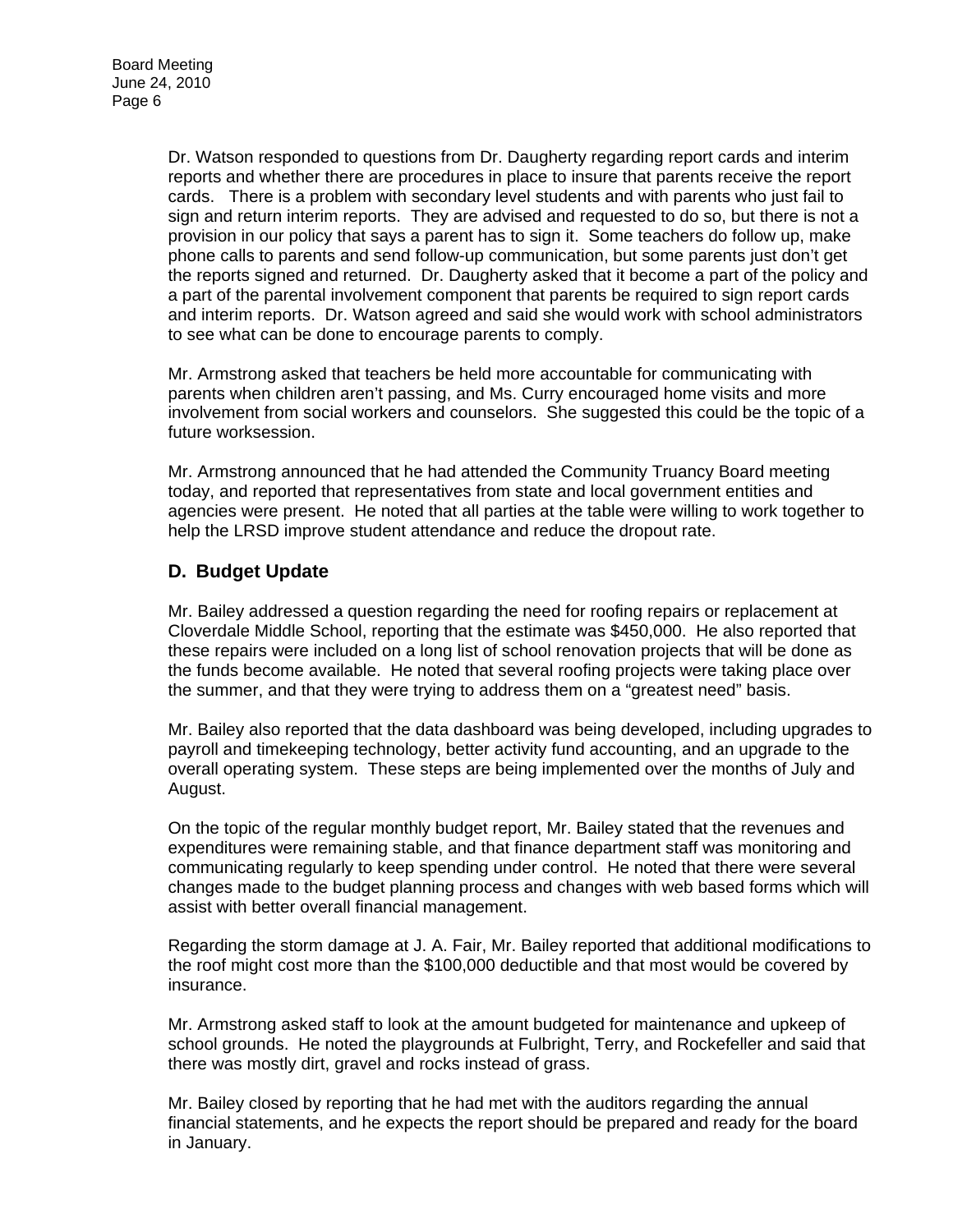## **E. Internal Auditors Report**

Mr. Becker's report was provided as part of the board's agenda. There were no additional questions or comments.

## **IV. APPROVAL OF ROUTINE MATTERS**

## **A. Minutes**

Minutes from the regular board meeting held on May 20, 2010 and from a special meeting held on June 10, 2010 were presented for the board's review and approval. Ms. Curry made a motion to approve the minutes as presented. Dr. Daugherty seconded the motion and it **carried unanimously**.

## **V. EDUCATIONAL SERVICES**

## **A. Grant Continuation Proposal: McKinney-Vento Education for Homeless**

The administration requested approval to submit a continuation grant for funding programs for homeless children and youth in the LRSD. The district has received these funds through the McKinney-Vento Education grant since 1992. The funding ensures that homeless students receive additional support in the way of tutoring, health referral services, school supplies, family emergency services and other enriched educational services. Approximately \$35,000 would be received to support this program. Dr. Mitchell moved to approve the submission of the grant, Dr. Daugherty seconded the motion and it **carried unanimously**.

## **B. 2010-2011 Evaluation Agenda**

The board was asked to review and approve the 2010-2011 evaluation agenda as required by board policy IL. The estimated budget for the 2010-2011 evaluation program is \$60,000. Dr. DeJarnette responded to questions regarding the programs that will be monitored and how the PRE department will monitor and collect data to evaluate the implementation of the strategic plan and ACSIP plan monitoring.

Mr. Carreiro commented, asking that the board be allowed to see as much "raw data" as possible. He wants to see "data as close to the source as possible." Ms. Curry agreed and suggested that the board should receive reports and feedback much sooner by doing more of the monitoring in-house.

The board will receive evaluation reports in July on Read 180, Compass, Target Teach and America's Choice. Dr. Daugherty asked that the reports include how the programs benefit student achievement, which programs are effective, and which ones are giving us the progress we want.

When discussing the implementation of programs, and the concerns that some building administrators are not fully using the programs and initiatives approved for use by the board, Mr. Kurrus stated that he was "stunned" that some principals discontinue programs without notifying the administration and that some schools aren't implementing the programs with fidelity.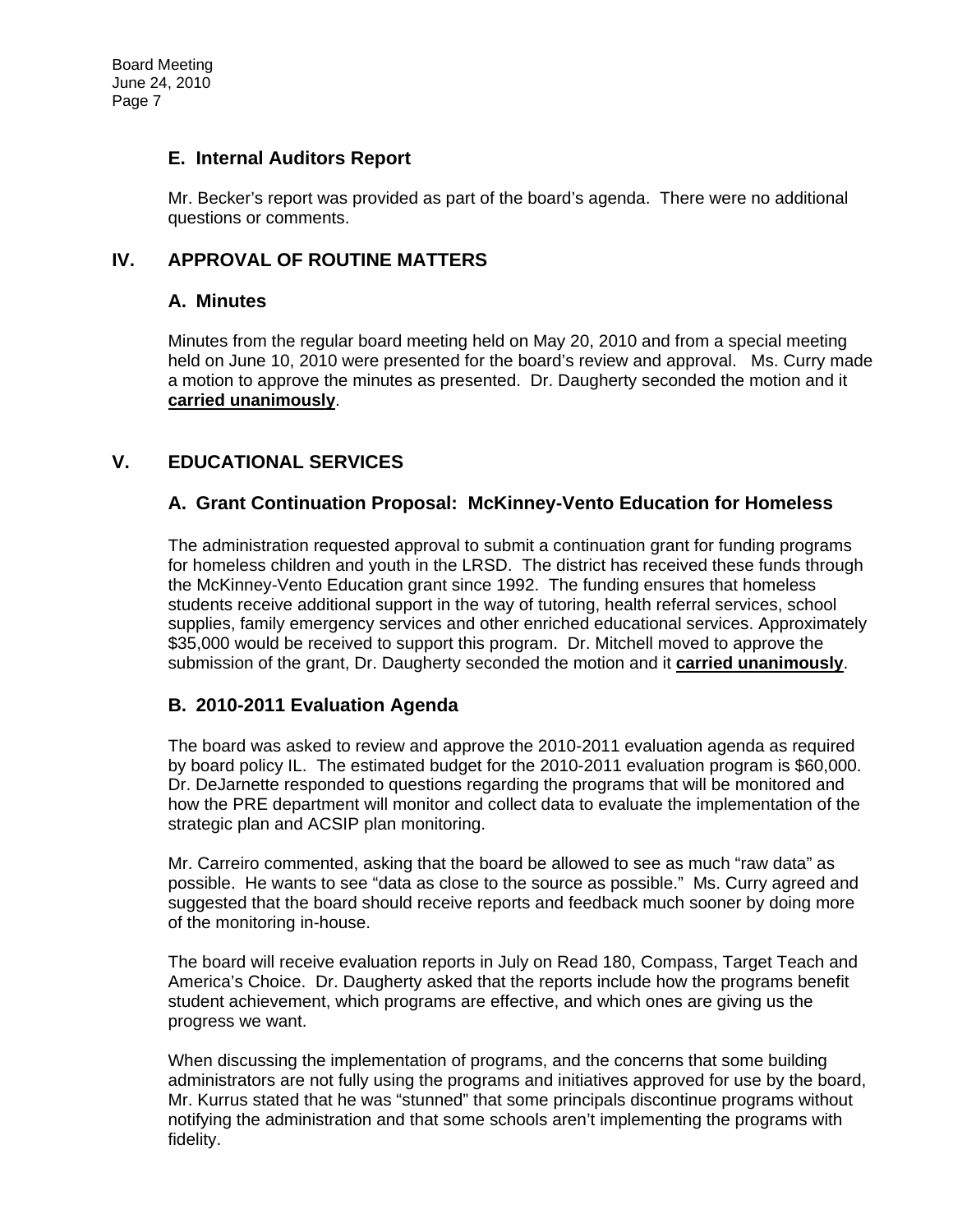Mr. Kurrus asked Dr. Watson and other administrators to consider this as serious grounds for discussion on the importance of holding principals responsible for implementing the programs as directed. The early literacy systemic changes and addressing of deficiencies in the early grades will eliminate the need for these costly interventional programs. Dr. Mitchell agreed and remarked that identifying the children who need extra support should begin in kindergarten.

Dr. Watson reported that the literacy audit is expected to provide an overview of the areas where we need to allocate additional resources. One of the recommendations is that the district needs a basal textbook for elementary students. Next year is reading adoption time, and that will provide support and additional improvement in reading.

Mr. Carreiro moved to adopt the evaluation agenda; Ms. Curry seconded the motion and it **carried unanimously**.

*The board took a brief recess at 7:20 p.m. They returned at 7:33 p.m.* 

## **VI. HUMAN RESOURCES**

## **A. Personnel Changes**

Routine personnel changes were printed in the board's agenda. In addition, recommendations for appointments of school principals at Bale Elementary, Rockefeller Elementary and Williams Magnet Elementary, and a recommendation for the appointment of a School Improvement Specialist were also included in the board's agenda.

On the routine personnel changes, Dr. Mitchell moved to approve. Ms. Curry seconded the motion and it **carried unanimously**.

For the elementary school principalships, the administration recommended the following individuals. The board voted separately on each appointment.

- − **Erika O'Neal McCarroll** was recommended as principal of Bale Elementary School. Ms. Curry moved to approve the recommendation. Dr. Mitchell seconded the motion and it **carried unanimously**.
- − Sandra Register was recommended as principal of Williams Magnet School. Mr. Kurrus made a motion to approve the recommendation. Ms. Curry seconded the motion and it **carried unanimously**.
- − Janice Wilson was recommended as principal of Rockefeller Elementary School. Dr. Mitchell made a motion to approve the recommendation. Dr. Daugherty seconded the motion and it **carried unanimously**.

For the position of School Improvement Specialist, Dr. Watson recommended Dr. Sheketa McKisick. Ms. Curry made a motion to approve the appointment; Dr. Daugherty seconded the motion and it **carried 5-1** with Mr. Carreiro voting no.